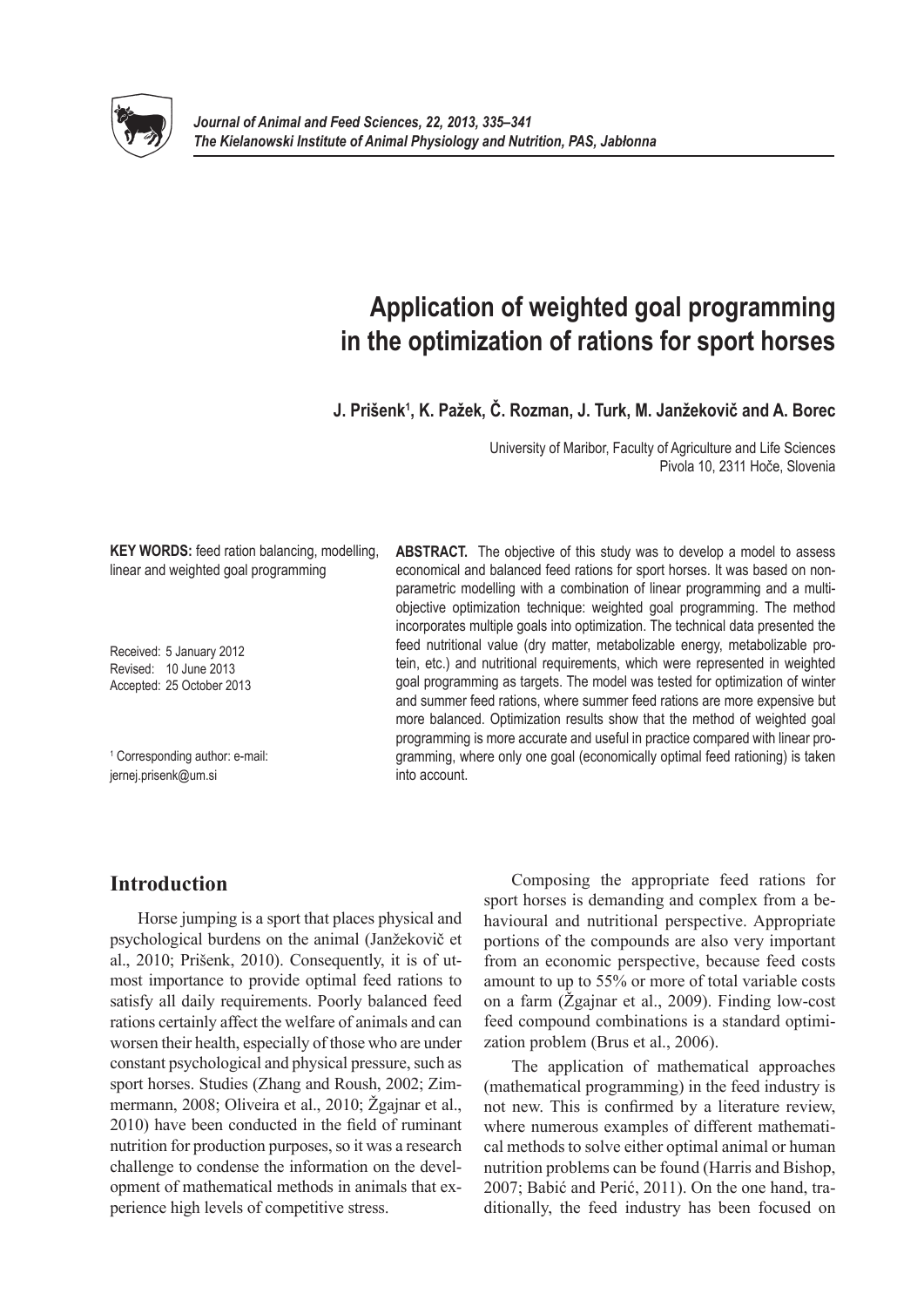optimal feeds for nutritional requirements in different situations, considering the type and amount of roughage, and the type of horse. On the other hand, some kinds of feeds do not take into account any roughage, which is the reason for their low cost. Nonetheless, the most commonly used method for developing the cheapest and most balanced feed rations is linear programming (LP), which was first used by Waugh (1951).

As noted by Castrodeza et al. (2005), LP has been the most commonly used technique in assembling meals for animals. The model was composed especially for winter and the annual instalment, and separately for each feeding period by the average weight of animals. The shortcomings of LP have been pointed out by many authors, however (Rehman and Romero, 1984; Gass, 1987; Tamiz et al., 1998). The greatest weaknesses are reflected in the rigidity of the limit (where the limits are fixed) and in allowing optimization of only one objective at a time. In many situations LP has no feasible solution. The most used technique for solving these problems is goal programming, in particular, weighted goal programming (WGP) (Tamiz et al., 1998). Agricultural applications of WGP are presented by Rehman and Romero (1987), Lara (1993), Gómez-Limón et al. (2004), Ferguson et al. (2006), Stokes and Tozer (2007), Zimmerman (2008), Žgajnar et al. (2009, 2010). The aim of this paper is to use the developed model for the optimization of feed rations for sport horses with a combination of linear and weighted goal programming and, further, to present the advantages of weighted goal programming. Our hypothesis is based on the presumption that feed ration optimization with WGP will be more expensive, but considerably more balanced than LP.

## **Material and methods**

#### **Model development**

The model was developed in steps (Žgajnar et al., 2010) and has two sub-models (Figure 1). The first sub-model is classic LP, which calculates an indicative assessment of the least expensive feed, while the second sub-model represents WGP, which gives the final feed equation. LP has a single objective function, which is to minimize the total cost of feed, assuming the objective of ensuring that all restrictions are met. The main difference between the LP and WGP methods is in the number of optimized objectives. Restrictions in the LP programme were defined with signs like higher or lower  $(′ <$  or  $\leq$   $\geq$   $\leq$   $\leq$   $\leq$   $\leq$   $\leq$   $\leq$   $\leq$   $\leq$   $\leq$   $\leq$   $\leq$   $\leq$   $\leq$   $\leq$   $\leq$   $\leq$   $\leq$   $\leq$   $\leq$   $\leq$   $\leq$   $\leq$   $\leq$   $\leq$   $\leq$   $\leq$   $\leq$   $\leq$   $\leq$   $\leq$   $\leq$   $\leq$   $\leq$   $\leq$   $\leq$ standards, but they must be well structured to meet

the type of diet required. LP is frequently not suitable for practical use because of excessive deviations from optimal feed rations. For solving these problems, the previously set limits were reconstructed in the objectives (restrictions with signs ' $\lt$ ' or ' $>$ ' were replaced with objectives having the  $=$  sign).

In WGP, objectives are limited by deviations in the positive and negative direction to the tolerance of the target. This mathematical model has a single objective function that minimizes deviations from the targets. It is crucial to use a 'normalization' technique for deviations, because of different measurement units, which convert them into comparable items and can facilitate further calculations. With this process, all deviations are expressed as a ration difference [i.e. (desired-actual)/desired) = (deviation)/desired)] (Žgajnar et al., 2010). A major issue of debate within the GP community has concerned the use of normalization techniques to overcome incommensurability (Tamiz et al., 1998).

With 'hanging' weights (*w*) on a single target, a hierarchical scale is created and 'punishes' unwanted deviation from target values. The penalty function (PF) is defined with a minimum and maximum tolerance interval for each goal. Sensitivity of the PF is dependent on the number and size of the defined intervals and the penalty scale utilized (Žgajnar et al., 2009).



**Figure 1.** Scheme of the optimization model

The first sub-model is a simple LP model (equations from 1 to 3). The first and second equations represent the framework of the first sub-model (also defined as basic formulas), while the third represents the restrictions of the model. LP minimizes the cost of feed and represents a sum of multiplications between price and quantity of each type of compound included in the feed ration. The minimum cost of a feed ration (1) is also the one and only goal in the LP formulation target function. The model also includes the limits that have taken into account the composition of feed and referred to no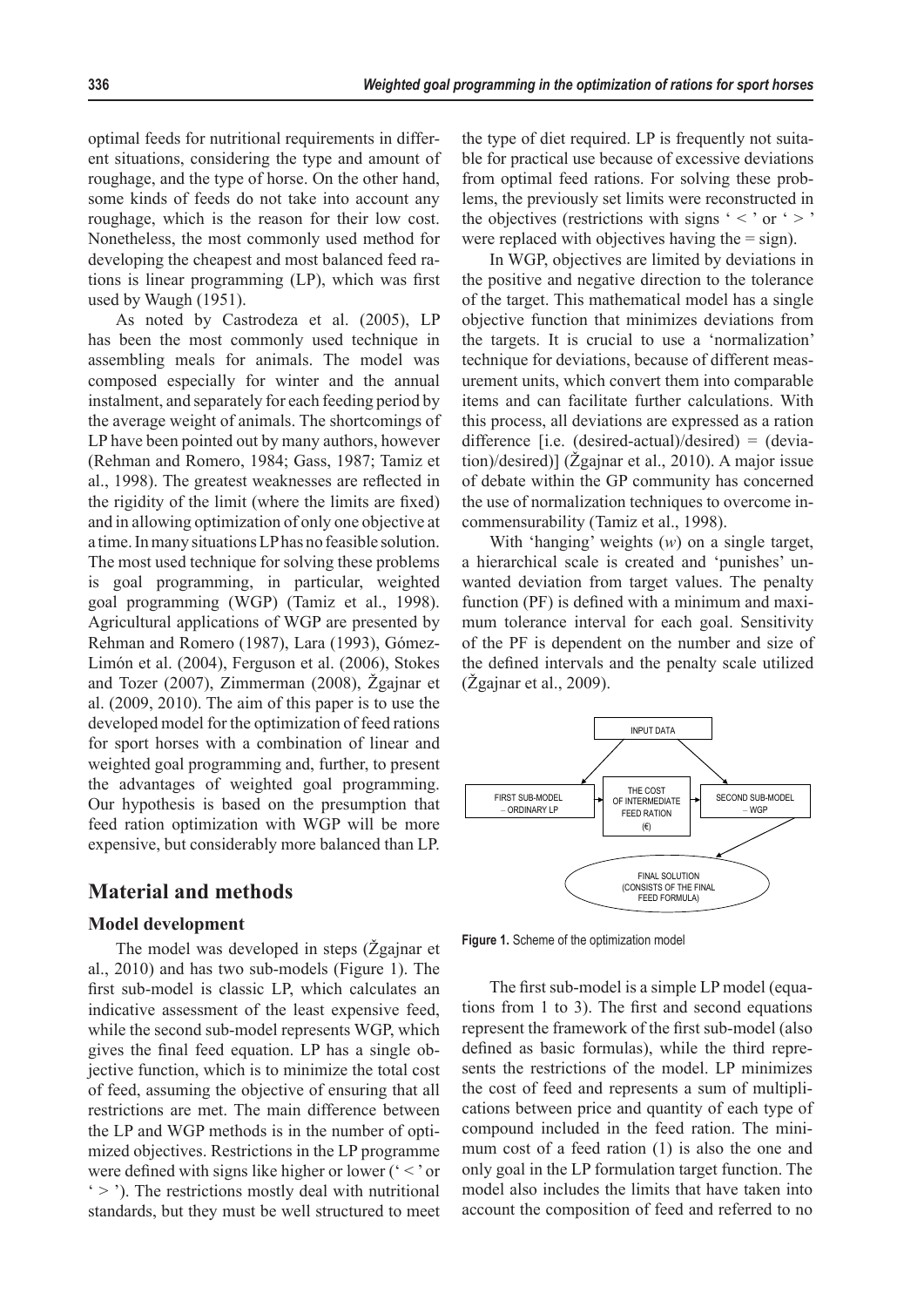tolerance levels of individual norms in the daily needs of horses (2).

The mathematical formulation of LP (adapted by Žgajnar et al., 2010):

$$
\min C = \sum_{f=1}^{l} C_f \times X_f \tag{1}
$$

$$
\sum_{f=1}^{I} H_{kf} \times X_f \le R_i \tag{2}
$$

 $X_f \geq 0$  (3)

for all *k* to *o*

 *Xf* for all *f*

where:  $H_{kf}$  – the quantity of *k*-th nutrient in one unit of *f*-th feed type at disposal (kg  $\cdot$  kg<sup>-1</sup> of pattern); *Xf* – the quantity of the *f*-th feed type at disposal in the feed ration (kg);  $C_f$  – costs of *f*-th feed type at disposal  $(\epsilon \cdot \text{kg}^{-1})$ ;  $R_i$  – the amount of the *i*-th daily nutritional requirements of horses (DM, ME, MP, Ca, P) (kg, MJ and g); *f* – feed type at disposal; *f* to *l* – seven feed types at disposal; *k* to *o* – five different types of nutrients.

In the mathematical formulation of WGP, limitations were changed through the objectives. Compared with the LP, WGP is based on the four basic formulas (4, 5A, 5B, and 6), while other equations represent the restrictions and other supported tools. This has set a large number of targets and minimized the sum of deviations from targets (a target function (4)). The mathematical formulation of the latter model (WGP) is written by equations from 4 to 10 (adapted by Žgajnar et al., 2010):

$$
\min \mathbf{E} = pc_1 \quad \sum_{k=1}^{l} w_k \frac{d_{k1}^2 + d_{k1}^2}{g_k} \tag{4}
$$

+ 
$$
pc_2
$$
  $\sum_{k=1}^{l} w_k \frac{d_{k1}^{\ \ -d_{k2}^{\ \ +}}}{g_k}$   

$$
g_k = \sum_{j=1}^{l} H_{kj} \times X_j + d_{k1}^{\ \ -} + d_{k2}^{\ \ -} - d_{k1}^{\ \ +} - d_{k2}^{\ \ +} \qquad (5A)
$$

for all *k* to *o* and  $g_k \neq 0$ 

$$
C = \sum_{f=1}^{1} C_f \times X_f + d_1^- + d_2^- - d_1^+ - d_2^+ \tag{5B}
$$
  

$$
C \neq 0
$$

$$
\sum_{f=1}^{I} H_{kf} \times X_f \le R_i
$$
 (6)

for all *k* to *o*

$$
\sum_{f=1}^{I} H_{kf} \times X_f = g_k \tag{7}
$$

for all *k* to *o* and  $g_k = 0$ 

$$
d_{k_1}^{-} \leq g_k - p_{k_1}^{\min} g_k \tag{8A}
$$

 for all *k* to *o*

$$
d_{k1}^- + d_{k3}^- \le g_k - p_{k2}^{\min} g_k \tag{8B}
$$

for all *k* to *o*

$$
d_{k1}^+ \le p_{k1}^{\max} g_k - g_k \tag{9A}
$$

for all *k* to *o*

$$
d_{k1}^{\ \ +} d_{k2}^{\ \ +} \leq p_{k1}^{\ \ \max} g_k - g_k \tag{9B}
$$

for all *k* to *o*

$$
d_{k1}^{\ \ +}, d_{k1}^{\ \ -}, d_{k2}^{\ \ +} d_{k2}^{\ \ -}, X_f \geq 0 \tag{10}
$$

where:  $g_k$  – expected daily requirement of the *k*-th nutrient (objectives – goals);  $d_{k_1}^{\dagger}$ ,  $d_{k_1}^{\dagger}$ ,  $d_{k_2}^{\dagger}$  – intervals of positive and negative deviations from goals;  $pc_1$ ,  $pc_2$  – penalty coefficients;  $p_{k1}^{\text{min}}$  < 100%,  $p_{k1}^{\text{max}} > 100\%$  – defined penalty function parameters for the first interval deviation from the nutrient requirements;  $p_{k2}^{\text{min}} < 100\%$ ,  $p_{k2}^{\text{max}} > 100\%$  – defined penalty function parameters for the second interval deviation from the nutrient requirements.

The target function is presented by equation 4, which minimizes the sum of deviations from targets or goals themselves, as the LP. As a part of the objective function, there are penalty coefficients  $(pc_1 = 2$  and  $pc_2 = 4)$  with constant values in first and second interval deviations from nutrients. The values of penalty coefficients were deterministic, determined after the definition of PF (parameters), and extended the penalty function as the product between  $w_k$  and  $pc$  (adapted from Romero and Rehman, 2003). The result obtained is highly dependent on specific weights, which may have a value between 0 and 100. The objectives that we defined in the latter model are represented with equations 5A and 5B. Any deviation, which must lie within the set of intervals, is examined with equations 8A, 8B, 9A and 9B.

#### **Model input data**

Model input data is data of the daily needs of horses with regards to nutrients and minerals, as well as the level of nutrients and minerals in each type of feed (Table 1). The upper section of Table 1 represents the summer and the winter nutrition requirements of sport horses; and the lower part of Table 1 represents the nutritive value of feed at disposal.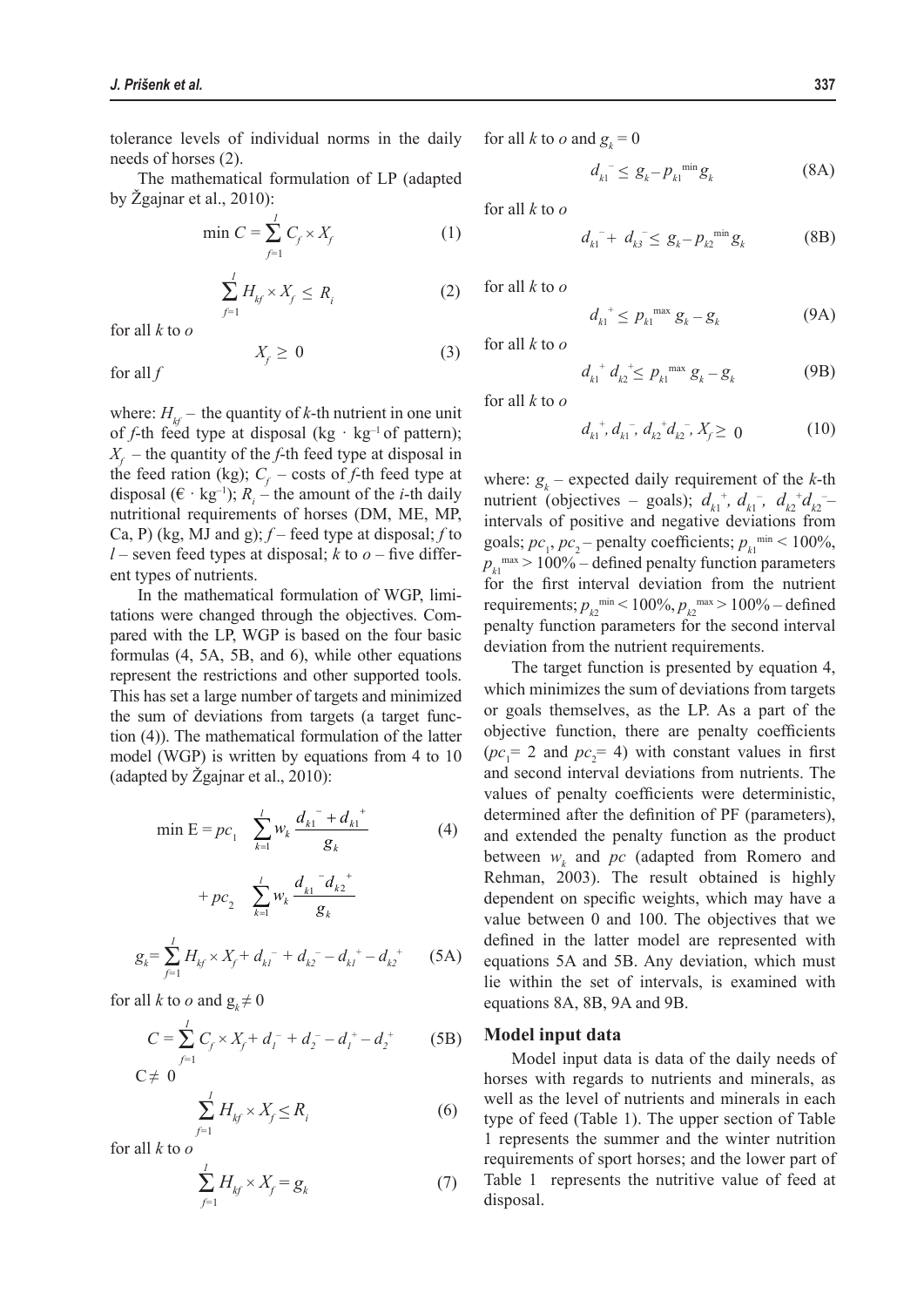|                              | Feed standards-winter |                     |                        |                        |                     |                                   |
|------------------------------|-----------------------|---------------------|------------------------|------------------------|---------------------|-----------------------------------|
|                              | DM <sup>1</sup>       | ME <sup>1</sup>     | MP <sup>1</sup>        | Ca <sup>1</sup>        | P <sup>1</sup>      |                                   |
| Weight of horse (550-600 kg) | 14                    | 126.2               | 1207                   | 36                     | 26                  |                                   |
| Unit                         | $kg \cdot day^{-1}$   | $MJ \cdot day^{-1}$ | $g \cdot day^{-1}$     | $g \cdot day^{-1}$     | $g \cdot day^{-1}$  |                                   |
| Feed standards - Summer      |                       |                     |                        |                        |                     |                                   |
| weight of horse (550–600 kg) | 13.5                  | 134.7               | 1448                   | 44                     | 32                  |                                   |
| Unit                         | $kg \cdot day^{-1}$   | $MJ \cdot day^{-1}$ | kg · day <sup>-1</sup> | kg · day <sup>-1</sup> | $kg \cdot day^{-1}$ |                                   |
| <b>Nutrients</b>             |                       |                     |                        |                        |                     |                                   |
| feed at disposal             | <b>DM</b>             | ME                  | <b>MP</b>              | Ca                     | P                   | Price                             |
| hay                          | 860                   | 7.4                 | 80                     | 2.9                    | 1.7                 | 0.158                             |
| grass silage                 | 350                   | 5.6                 | 62                     | 6                      | 2.2                 | 0.06                              |
| grain maize                  | 880                   | 14.2                | 85                     | 0.2                    | 3                   | 0.17                              |
| barley                       | 880                   | 12.8                | 95                     | 0.6                    | 3.3                 | 0.151                             |
| oats                         | 880                   | 12.1                | 96                     | 0.7                    | 3                   | 0.16                              |
| wheat                        | 860                   | 14.2                | 100                    | 0.4                    | 3.2                 | 0.134                             |
| <b>Endurix Cavalor</b>       | 880                   | 16.39               | 122                    | 7.5                    | 5.8                 | 0.71                              |
| Unit                         | $g \cdot kg^{-1}$     | $MJ \cdot kg^{-1}$  | $g \cdot kg^{-1}$      | $g \cdot kg^{-1}$      | $g \cdot kg^{-1}$   | $\epsilon \cdot$ kg <sup>-1</sup> |

**Table 1**. Feed standards and nutritional value of available feed (according to Frape, 2010)

1 DM – dry matter; ME – metabolizable energy; MP – metabolizable protein; Ca – calcium; P – phosphorus

Daily requirements of sport horses (for example jumping horses) vary between summer and winter rations, especially because of training intensity, which is higher during the competition season (between May and September). Because of the different competition periods in different countries, the summer and winter rations could be renamed as rations during and out of competition season. Considering the literature (Frape, 2010), the winter nutritional standards (light training intensity) are higher in comparison with summer requirements (moderate to higher training intensity). According to Salaić et al. (2010), during the intensive training season the concentration of glycogen in muscles is raised up to  $130-150$  mmol · kg<sup>-1</sup> body weight. Consequently, the quantity of available glucose in the blood is dependent on the concentration of glycogen and represents the success of sport horses (Geor, 2007). Therefore, the rations must always be in line with the current needs of horses, which could change daily. Feeding the 'sport' rations should start 8–12 weeks before the intensive training activity (Salaić et al., 2010).

Furthermore, special emphasis in the composition of feed rations is given to the selection of high-quality, reliable and accurate input data (norms, nutrients and minerals in each type of feed, the prices of individual products, etc.). In the daily compilation of animal feed rations, it is necessary to consider the available quantity of each feed. This is why the second sub-model includes additional restrictions in the form of the relationship between calcium and phosphorus. The feed ration must not exceed 5 kg of dry feed and 20 kg of grass silage and hay (Frape, 2010).

The input data also contains a set of norms and deviations from the set of goals (Table 2). The hierarchical scale (setting the standards that were given priority) was created by using the set of weights (w). Three simulations were run for each type of diet. In the first simulation, the price of feed has a higher weight compared with the others. The size of the tolerance interval was determined according to the importance of achieving this objective. The composite feed meal is the most important item to satisfy the needs for energy and protein, so in this case, the narrowest interval deviations are 3% and 10%, respectively. These two objectives, therefore, have higher weights. A tolerance interval for dry matter was not set up  $(p_1^+ \text{ and } p_2^+ = 0)$ , because it represents the consumption capacity of animals, i.e. the amount of feed that the animal is able to consume in one day. Intervals for the costs of the feed ration were not defined  $(p_1$ - and  $p_2$ - = ∞). It is contradictory to limit the cost of feed in a negative direction, because the main aim is to draw up the least expensive diet meal feed.

Three simulations were performed. In the first, the cost of feed had higher weights (WGPw1 and WGPs1) ( $w = 100$ ) compared with the second simulation (WGPw2 and WGPs2), where the cost of feed did not play a major role ( $w = 10$ ). In simulation 3, the weight of feed had a value of 50. The complex WGP also includes the ratio between calcium and phosphorus  $(Ca \cdot P = 2:1)$ , which is very important in horse nutrition. Otherwise, the proportion between Ca and P could have a strong negative effect on all occurrences in the organism.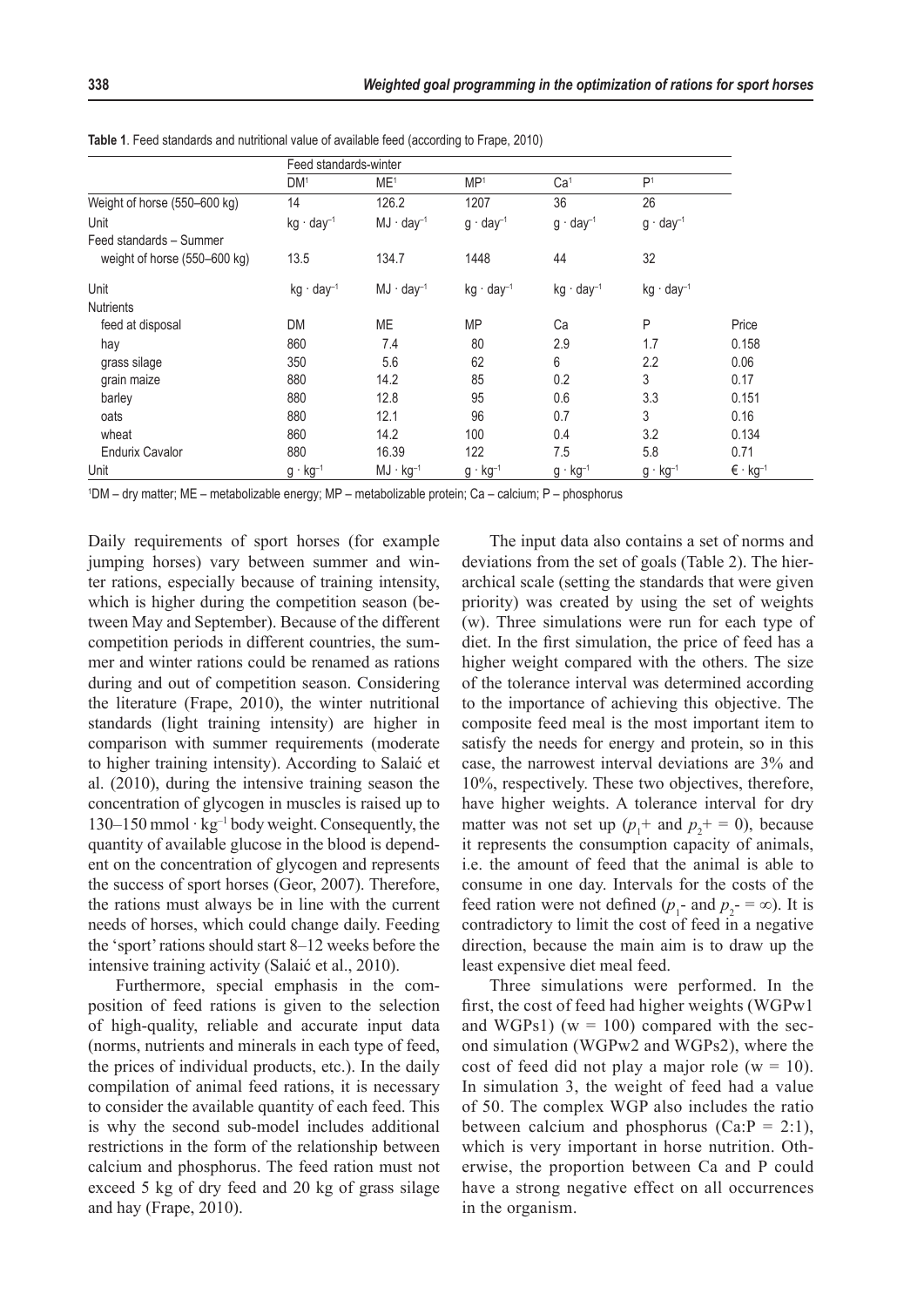| Indices                                              |        | Winter             |                 | Summer           |          | Penalty function/PF, % |          |              |                   |
|------------------------------------------------------|--------|--------------------|-----------------|------------------|----------|------------------------|----------|--------------|-------------------|
|                                                      |        |                    |                 |                  |          | interval 1             |          | interval 2   | Weight            |
|                                                      | $LP_w$ | $WGP$ <sub>w</sub> | LP <sub>s</sub> | WGP <sub>s</sub> | $p_{1}$  | $p_1^*$                | $p_{2}$  | $p_2^+$      | $W_k^*(W_h^{**})$ |
| DM, kg                                               | < 14   | 14                 | < 13.5          | 13.5             | 5        | 0                      | 15       | $\mathbf{0}$ | 40 (70)           |
| ME, MJ                                               | >126.2 | 126.2              | >134.7          | 134.7            | 3        | 3                      | 10       | 10           | 100 (80)          |
| MP, g                                                | >1207  | 1207               | >1448           | 1448             | 3        | 3                      | 10       | 10           | 70 (80)           |
| Ca, g                                                | >37    | 37                 | >44             | 44               | 5        | 5                      | 20       | 20           | 5(80)             |
| P, g                                                 | $>26$  | 26                 | >32             | 32               | 5        | 5                      | 20       | 20           | 5(80)             |
| Cost, $\epsilon$                                     |        | С                  |                 | С                | $\infty$ | 10                     | $\infty$ | 20           | 10/100 (50)       |
| Feed restrictions                                    |        |                    |                 |                  |          |                        |          |              |                   |
| CaP                                                  |        | 2:1                | 2:1             |                  |          |                        |          |              |                   |
| min dry feed, kg $\cdot$ day <sup>-1</sup>           |        | 2                  | $\overline{2}$  |                  |          |                        |          |              |                   |
| max dry feed, kg · day <sup>-1</sup>                 |        | 5                  | 5               |                  |          |                        |          |              |                   |
| max hay + grass silage, kg $\cdot$ day <sup>-1</sup> |        | $20$               | $20$            |                  |          |                        |          |              |                   |

**Table 2.** Daily winter and summer requirement of sports horses (550–600 kg), shown as restriction (LP) or set goals (WGP), and parameters of penalty functions

\* weights for WGP $_{\text{WS1}}$  and WGP $_{\text{WS2}}$ ; \*\* weights for WGP $_{\text{WS3}}$ 

**Table 3.** Calculated winter and summer daily feed ration using LP (the first sub-model) and WGP (second sub-model) for three simulations

| Type of feed                             | Daily ration             |                   |            |              |                 |            |            |                   |  |  |
|------------------------------------------|--------------------------|-------------------|------------|--------------|-----------------|------------|------------|-------------------|--|--|
|                                          | winter                   |                   |            |              | summer          |            |            |                   |  |  |
|                                          | $\mathsf{LP}_\mathsf{w}$ | WGP <sub>w1</sub> | $WGP_{w2}$ | $WGP_{w3}$   | LP <sub>s</sub> | $WGP_{s1}$ | $WGP_{s2}$ | WGP <sub>s3</sub> |  |  |
| Hay, kg                                  | $\Omega$                 | 6.18              | 12.70      | 10.95        | 0.00            | 5.42       | 12.39      | 11.73             |  |  |
| Grass silage, kg                         | 17.53                    | 3.02              | 0          | 0.82         | 20.00           | 4.45       | 1.21       | 1.51              |  |  |
| Grain maize, kg                          | 1.22                     | 0.79              | 0.65       | 0.80         | 0.58            | 1.14       | 0.72       | 0.78              |  |  |
| Barley, kg                               | 0.28                     | 0.42              | 0          | $\mathbf{0}$ | 0.31            | 0.61       | 0.39       | 0.42              |  |  |
| Oats, kg                                 | 0                        | 1.06              | 0.57       | 0.70         | 0.77            | 1.53       | 0.96       | 1.05              |  |  |
| Wheat, kg                                | 0.50                     | 0.76              | 0.40       | 0.50         | 0.55            | 1.09       | 0.69       | 0.75              |  |  |
| Endurix Cavalor, kg                      | 0                        | 0                 | 0          | $\mathbf{0}$ | 0               | 0          | 0          | 0                 |  |  |
| Cost, $\epsilon \cdot$ day <sup>-1</sup> | 1.37                     | 1.37              | 2.00       | 1.84         | 1.54            | 1.54       | 2.19       | 2.15              |  |  |
| Cost deviation, %                        |                          | 0                 | 46.37      | 34.20        |                 | 0          | 42.53      | 39.33             |  |  |
| Deviation from daily requirements, %     |                          |                   |            |              |                 |            |            |                   |  |  |
| <b>DM</b>                                | $-43.59$                 | $-37.10$          | $-13.47$   | $-19.75$     | $-33.72$        | $-27.14$   | $-1.70$    | $-3.56$           |  |  |
| <b>ME</b>                                | 0.00                     | $-18.73$          | $-8.50$    | $-11.02$     | $-4.95$         | $-8.86$    | 0.00       | 0.00              |  |  |
| <b>MP</b>                                | $+5.01$                  | $+19.96$          | $+3.45$    | $-7.89$      | 0.00            | $+22.65$   | $+8.52$    | $-9.33$           |  |  |
| Сa                                       | $+185.99$                | 0.00              | 0.00       | 0.00         | $+175.15$       | 0.00       | 0.00       | 0.00              |  |  |
| P                                        | $+72.15$                 | 0.00              | 0.00       | 0.00         | $+53.88$        | 0.00       | $-0.90$    | 0.00              |  |  |

\* weights for WGP $_{\text{WS1}}$  and WGP $_{\text{ws2}}$ ; \*\* weights for WGP $_{\text{ws3}}$ 

On the one hand, the crucial point of composing the rations for sport horses during the competition season is to compose 'light' rations as much as possible, which should be balanced between roughage and a higher need for metabolizable energy and protein (Salaić et al., 2010). On the other hand, rations should be composed in a way caring for animal welfare and without endangering animal health (where  $0.5$  kg DM  $\cdot$  day<sup>-1</sup> does not have a negative impact on the animal's health status; according to Frape, 2010).

Table 2 represents the application of weighted goal programming developed in MS Office Excel using a software add-in, Solver (describe in Parsons et al., 2008). The rations are mixed using specially developed simulation models in an Excel spread sheet environment.

### **Results**

The model was applied to the optimization of winter and summer feed rations for sport horses with body weights between 550 and 600 kg. The model was improved in terms of small deviations from the required daily feed norms of horses, while the cost of feed remains unchanged (WGPw1 and WGPs1).

The compositions of the feed rations are given in Table 3. In the second simulation (WGPw2 and WGPs2), the costs of the feed rations have a smaller priority ( $w = 10$ ), consequently, the feed rations are more expensive.

The deviations (measured in percentages) from the daily nutrient requirements of horses and the cost deviation (between LP and WGP rations) are also presented in Table 3. In general, the results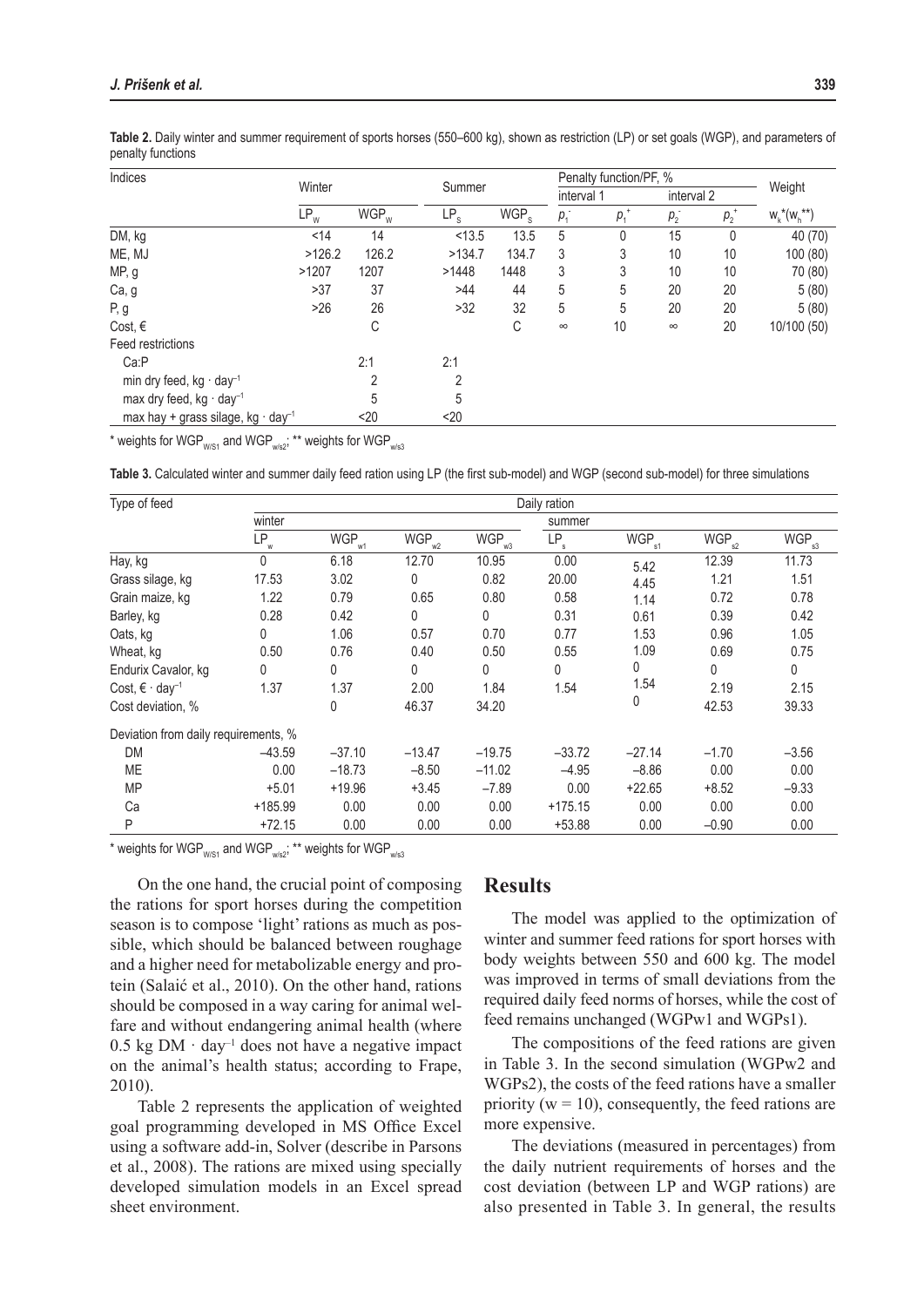show that rations calculated using the WGP technique better satisfy all nutritional requirements [WGPs2 has the minimum deviation  $(-1.7\%)$  of DM from daily requirements in comparison with LP, where the deviations are  $-43\%$  (LPw) or  $-33\%$ (LPs)]. The results of the third simulation (WGPs3 and WGPw3) showed that deviations from daily requirements and costs of feed are between the first and the second simulations (DM – WGPs1  $> WGPs3 > WGPs2$ ; ME – WGPw1  $> WGPw3$  $>$  WGPw2; Costs – WGPs1 < WGPs3 < WGPs2).

## **Discussion**

The composition of feed rations is different between the two sub-models, as well as in both scenarios. Compared with WGP, the type of diet based on LP has diverged in relation to different norms for more than a total of 180%, so this type of diet is not acceptable in practice. In  $WGP_{w2}$  and  $WGP<sub>g</sub>$  (simulation 2), deviations from standards have minimal values, but these rations are more expensive (by 46% and 42%, respectively; Table 3). These are the important characteristics of the model, which allow compounding the same economically efficient ration that does not deviate from the least expensive one, but takes into account the nutrient requirements in the better way than LP. In simulation 1 (WGP<sub>w1</sub> and WGP<sub>s1</sub>), WGP calculated a feed combination that deviates from the minimum standards by 15% to 30%. It can be predicted that better balanced feed rations (WGP meals) may not always be more expensive compared with meals calculated by LP, but these rations are not accepted in practice either (there is no roughage included in the ration). In simulation 2, the costs of meals did not play a major rule. These meals are more expensive, but they are balanced (only 8% deviations from MP and ME). Midway between feed costs and deviations from daily requirements are the results from simulation 3. These rations are more expensive in comparison with the first simulation results (34.20% and 39.33%) and less expensive in comparison with the second simulation results  $(-12.17\% \text{ and } -3.2\%).$ The additional energy food product, Endurix Cavalor, was not included. Essential to the WGP is that all deviations are permitted within set interval variations, especially in the priority of goals (goals with the highest assigned weights). In the WGP solutions, grass silage was replaced by hay, which raised ration costs (since the production costs of hay are higher).

Nonetheless, the WGP rations in all scenarios produced better-balanced feed rations with respect to nutritional content. From a behavioural perspective, the latter is of the utmost importance as it gives the animals a feeling of satiety. Including the minimum roughage [1.5–2 kg roughage (88% dry matter)] is important not only in satisfying animals, but also from the aspect of their health. The WGP method was used and included hay into the ration. From this point of view, the crucial restrictions for upgrading the developed model should be including minimum roughage capacity or, as a minimum, 1.0- to 1.3 fold of maintenance requirement in energy should presumably be derived from roughage.

## **Conclusions**

A mathematical and software tool based on linear programming (LP) and weighted goal programming (WGP) was developed here. The tool provides decisive support for the assembly of feed rations for sport horses. WGP upgraded with penalty functions improved the individual elements of feed. In our case, the amount of calcium and phosphorus exceeded the recommended amount in the feed ration (surplus 70–180%) and protein surplus (23%) compared with the feed ration given with the LP, which may mean a significant deterioration in animal health. The costs of WGP-derived rations are, however, higher compared with LP.

As was already stated, similar mathematical techniques were successfully applied in the calculation of the rations for other animal species, but mixed rations were calculated with an accuracy of two decimal points of each feed at disposal. In practice, it is impossible to prepare the rations by including precisely 1.06 kg of oats, 0.76 kg of wheat, etc., but these can rounded off to one decimal point in practice. Using this kind of 'robust' data will not have a crucial impact on the higher price of rations, but there will be greater deviations from the restrictions (e.g.,  $+186\%$  (LPw) or  $+175\%$  (LPs)) that do influence the higher ration price and health status of animals.

The added value of the represented methods could be recognized in the way that the decision maker is able to introduce any number of additional requirements that will be taken into account in the new output results.

## **References**

- Babić Z., Perić T., 2011. Optimization of livestock feed blend by use of goal programming. Int. J. Prod. Econ. 130, 218–223
- Brus M., Rozman Č., Janžekovič M., 2006. Program application. What`s best industrial in mathematical optimization of beef ration (in Croatian). In: S. Kapun, T. Čeh, I. Ambrožič (Editors).